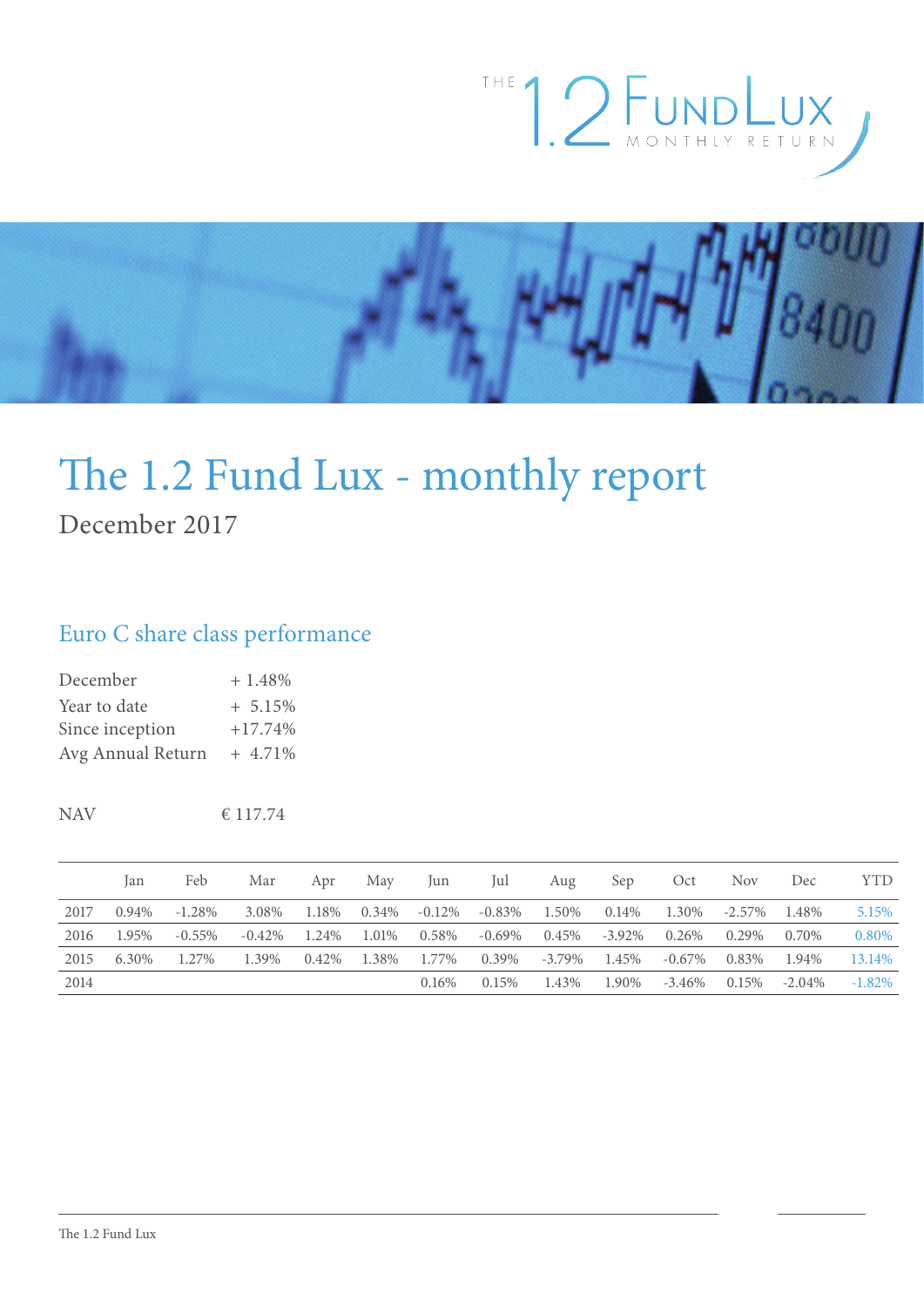# December performance

We are delighted to report a strong rebound in performance to close out 2017 on a positive note after a challenging year. The final figure for the month is  $+1.48\%$ , taking the annual gains to 5.15% and the average annual return to 4.71%.

After the negative drawdown in November we wanted to deliver a strong year end performance and close out the year with a +5% gain. Whilst we were confident that we could achieve this based on seasonal factors and the position we had constructed, it is satisfying to deliver the result. We structured a position throughout the month which would take advantage of historical trading conditions and the impact of a shortened trading period, as the markets were closed for the festive period. Our performance would in fact have been higher if not for the late market drop and spike in volatility, as a bout of month end selling took place in the final hour of trading. This has been regained however in the first day's performance of 2018 as US markets got off to a flying start crushing volatility in the process.

Our expectations as 2017 commenced, were for a greater level of volatility throughout the year and not the outsized gains in equity markets. The constant ability for the market to discount geopolitics, global uncertainty, terrorism etc. and "buy the dip" continues to confound and concern us, as selling volatility on every spike has become almost the default trade.

highs, the most since 1995 with volatility declining sharply by the most since 2009, averaging 11 which is the lowest annual mean since its inception in 1990. While the decline in equity volatility was large, volatility across other asset classes declined even further, with that for Junk bonds declining the most, some circa 38%.

Despite the low level of volatility, investors have increased speculation in the VIX with the quantity of options and futures trading each day on average in 2017 more than any previous year. Recently the cost of betting on a VIX increase relative to declines surged to a peak as some investors speculate the calm won't be everlasting. However, based on the first day's trading of the year this may have been nothing more than some year-end hedging activity.

The narrative as 2018 commences is for the synchronised global recovery to continue, with expectations that the world economy will expand by around 4%. On a relative valuation basis most analysts still prefer Europe and Emerging market equities based on a more supportive ECB and a prediction of further US dollar weakness despite the FED tightening schedule. European stocks have under performed US and Asian index's, but as regional economies strengthen, and the earnings recovery develops further European stocks are predicted to perform well even against a strengthening Euro.

The S&P 500 is expected to continue to climb to new highs as earnings growth continues and a net favorable tax bill and dollar repatriation boosts US EPS. History has also shown that "strong returns tend to be followed by strong returns" according to Jonathon Golub at Credit Suisse, who has a year end target of 3,000 or +12% gain for the S&P 500, against the street average of 2875.

| Market data               |          |           |            |  |  |  |
|---------------------------|----------|-----------|------------|--|--|--|
| Indexes                   | Price    | M/M       | <b>YTD</b> |  |  |  |
| $S\&P$                    | 2673.61  | 0.98%     | 19.42%     |  |  |  |
| Dow Jones                 | 24719.22 | 1.84%     | 25.08%     |  |  |  |
| $\epsilon$ Stoxx          | 3503.96  | $-1.85%$  | 6.49%      |  |  |  |
| Dax                       | 12917.64 | $-0.82%$  | 12.51%     |  |  |  |
| <b>FTSE-MIB</b>           | 21853.34 | $-2.30\%$ | 13.61%     |  |  |  |
| VIX.                      | 11.04    | $-2.13%$  | $-21.37%$  |  |  |  |
| $HFRX^*$                  | 1271.66  | 1.11%     | 10.06%     |  |  |  |
| * HFRX Equity Hedge Index |          |           |            |  |  |  |

During 2017 the S&P 500 reached 62 fresh record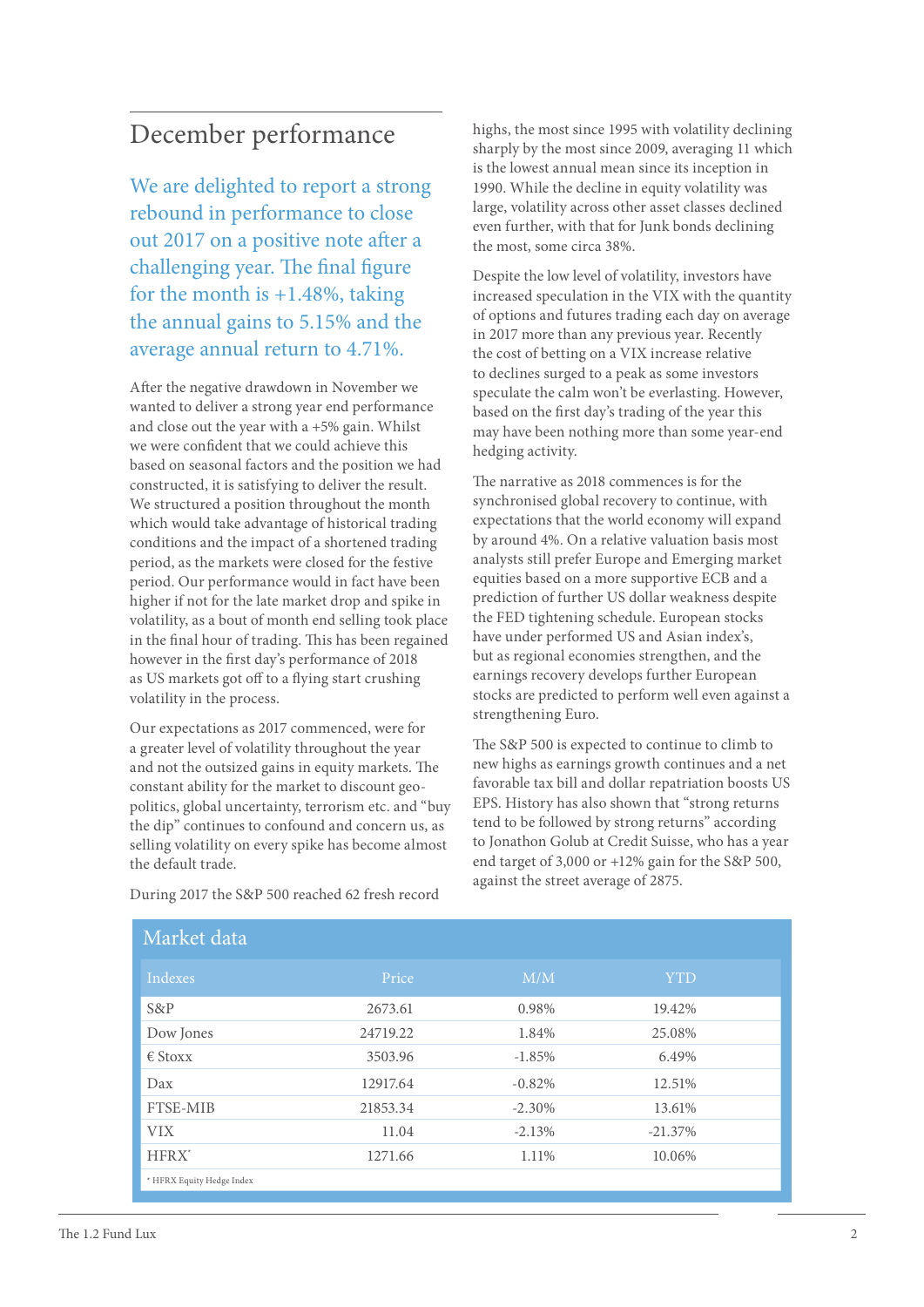So, it appears the world is in total harmony, investing in risk has never looked so appealing and besides the inevitable little hiccup along the way, what could possibly go wrong? Lets all get long BITCOIN and enjoy the ride!

To say there are many concerns out there would be an understatement and now is not the time to be complacent. In fact, complacency increases during periods of economic stability, leading to some departure from rational investment decisions, an effect which is then compounded by herding behavior – leading to the inevitable next crisis that nobody saw or predicted.

At this moment no one is predicting a "Minsky moment" – a sudden crash of markets and economies that are hooked on debt, but with record debt levels around the world and high financial market valuations, caution at this time is warranted especially as we approach the biggest tightening of monetary policy in a decade.

Quantitative easing by global central banks is set to drop from \$126 billion in September 2017 to just \$18 billion by the end of 2018 and turn negative during the first half of 2019. This is warranted based on the synchronised global expansion finally being strong enough to lift inflation closer towards targets. It is imperative for central banks to descale their involvement in financial markets.

While global tightening will still leave rates low by historical levels and central banks have the option to slow the pace of tightening if inflation continues to remain too low. It appears that there is a view in the market that this transition process will be smooth and without incident. Can we really be sure that after the longest and largest liquidity injection into financial markets in history that there will be no problems once it is removed? Also, the market continues to assume that inflation will trend slowly higher without the possibility of an acceleration or a chance that the central banks are behind the curve, we hope that remains the case and the genie does not get out the bottle.

Geo-politics have been ignored but it feels like a very precarious world out there right now, the deteriorating situation in North Korea, Russia, deepening middle east crisis, Brexit etc can only be ignored so long. Ian Bremmer of Eurasia group, a leading political scientist argues that "the scale of the worlds political challenges is the most

daunting since world war II". He also warns that "2018 is ripe for a big unexpected crisis".

Other examples of concerns for 2018 include;

• China credit bubble

• The ageing business cycle, currently on course to match the second longest expansionary period in history

- The US mid-term elections
- Rising protectionism
- Italian Elections
- Flattening US yield curve
- A return in Volatility

• The tightest credit spreads since the financial crisis.

The list could continue but the point should be clear, we live in a far from stable world and there are many potential destabilizing forces. All these factors should see a rise in the current benign volatility environment which will create greater opportunities and returns for the fund throughout the year.

We aim to continue to deliver gains throughout the year by exploiting volatility whilst maintaining a tight grip on risk control and position management. If as we expect volatility rises with a continued expectation for further equity gains, there should be increased opportunities to exploit and realise gains. We are alert to the potential for negative impacts and shall be watching closely across asset classes for any change in trend that may develop as the year progresses.